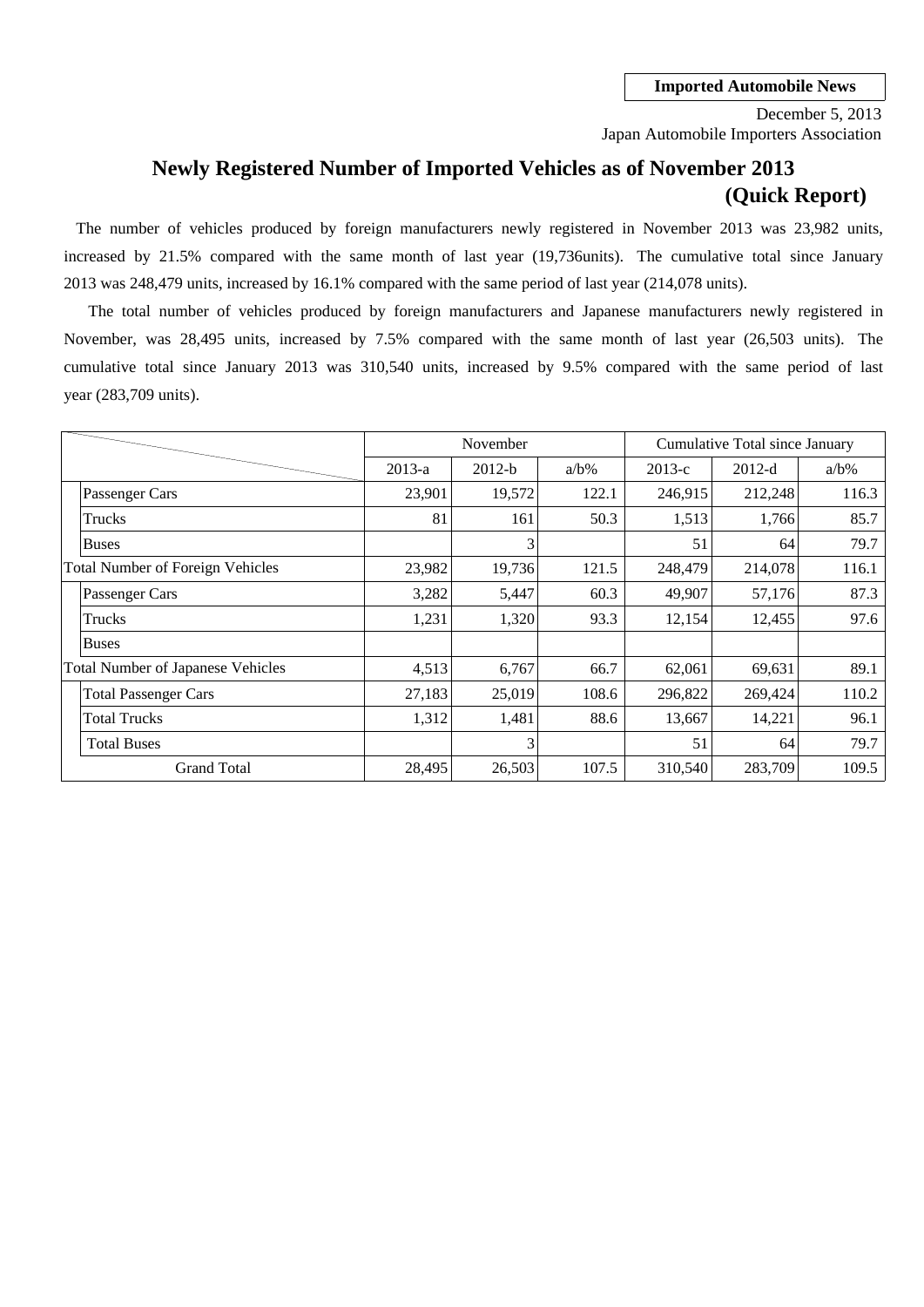## **Newly Registered Imported Vehicles by Brand (Total Passenger Cars, Trucks and Buses)**

| Nov. '13                        |                  |                   |                       |                    |                     |                                       |                        |                |  |
|---------------------------------|------------------|-------------------|-----------------------|--------------------|---------------------|---------------------------------------|------------------------|----------------|--|
|                                 |                  | November          |                       |                    |                     | <b>Cumulative Total since January</b> |                        |                |  |
|                                 | 2013-a           | Share%            | $2012-b$              | $a/b\%$            | $2013-c$            | Share%                                | $2012-d$               | $c/d\%$        |  |
| $\overline{\text{VW}}$          | 6,499            | 22.81             | 4,584                 | 141.8              | 59,554              | 19.18                                 | 50,619                 | 117.7          |  |
| Mercedes-Benz                   | 4,393            | 15.42             | 3,096                 | 141.9              | 47,494              | 15.29                                 | 36,098                 | 131.6          |  |
| <b>BMW</b>                      | 3,850            | 13.51             | 3,377                 | 114.0              | 40,356              | 13.00                                 | 35,563                 | 113.5          |  |
| Nissan<br>Audi                  | 2,235<br>2,425   | 7.84<br>8.51      | 2,584<br>2,060        | 86.5<br>117.7      | 33,928<br>25,503    | 10.93<br>8.21                         | 40,258<br>22,101       | 84.3<br>115.4  |  |
| Volvo                           | 1,325            | 4.65              | 1,243                 | 106.6              | 15,435              | 4.97                                  | 12,356                 | 124.9          |  |
| <b>BMW MINI</b>                 | 1,368            | 4.80              | 1,439                 | 95.1               | 15,131              | 4.87                                  | 14,541                 | 104.1          |  |
| Toyota                          | 1,416            | 4.97              | 1,644                 | 86.1               | 14,985              | 4.83                                  | 16,822                 | 89.1           |  |
| Mitsubishi                      | 807              | 2.83              | 2,467                 | 32.7               | 11,863              | 3.82                                  | 11,408                 | 104.0          |  |
| Fiat                            | $\overline{541}$ | 1.90              | 429                   | 126.1              | 6,159               | 1.98                                  | 5,100                  | 120.8          |  |
| Peugeot                         | 493              | 1.73              | 492                   | 100.2              | 5,319               | 1.71                                  | 5,048                  | 105.4          |  |
| Jeep                            | 422              | 1.48              | 377                   | 111.9              | 4,337               | 1.40                                  | 4,447                  | 97.5           |  |
| Porsche                         | 515              | 1.81              | 504                   | 102.2              | 4,257               | 1.37                                  | 4,035                  | 105.5          |  |
| Ford                            | 338              | 1.19              | 330                   | 102.4              | 3,733               | 1.20                                  | 3,648                  | 102.3          |  |
| Renault                         | 378              | 1.33              | 252                   | 150.0              | 3,306               | 1.06                                  | 2,845                  | 116.2          |  |
| <b>Land Rover</b><br>Alfa Romeo | 245<br>236       | 0.86<br>0.83      | 206<br>216            | 118.9<br>109.3     | 3,158<br>2,678      | 1.02<br>0.86                          | 1,495<br>3,962         | 211.2<br>67.6  |  |
| Citroen                         | 227              | 0.80              | 285                   | 79.6               | 2,625               | 0.85                                  | 3,440                  | 76.3           |  |
| Chrysler                        | 73               | 0.26              | 99                    | 73.7               | 1,645               | 0.53                                  | 592                    | 277.9          |  |
| Suzuki                          | $\frac{50}{2}$   | 0.18              | 64                    | 78.1               | 1,224               | 0.39                                  | 959                    | 127.6          |  |
| Chevrolet                       | <br>83           | 0.29              | 129                   | 64.3               | 1,199               | 0.39                                  | 1,339                  | 89.5           |  |
| Cadillac                        | 61               | 0.21              | 105                   | 58.1               | 1,186               | 0.38                                  | 1,122                  | 105.7          |  |
| smart                           | 80               | 0.28              | 102                   | 78.4               | 1,172               | 0.38                                  | 1,266                  | 92.6           |  |
| Jaguar                          | 74               | 0.26              | 91                    | 81.3               | 911                 | 0.29                                  | 949                    | 96.0           |  |
| Dodge                           | 55               | 0.19              | 82                    | 67.1               | 670                 | 0.22                                  | 1,000                  | 67.0           |  |
| Ferrari                         | 48               | 0.17              | 50                    | 96.0               | 491                 | 0.16                                  | 464                    | 105.8          |  |
| Maserati<br>Lotus               | 60<br>20         | 0.21<br>0.07      | 25<br>$\overline{15}$ | 240.0<br>133.3     | 392<br>284          | 0.13<br>0.09                          | 283<br>244             | 138.5<br>116.4 |  |
| Bentley                         | 53               | 0.19              | 21                    | $\overline{252.4}$ | 221                 | 0.07                                  | 208                    | 106.3          |  |
| <b>Aston Martin</b>             | $\overline{12}$  | 0.04              | $\overline{18}$       | 66.7               | 187                 | 0.06                                  | 149                    | 125.5          |  |
| <b>BMW</b> Alpina               | 37               | 0.13              | 21                    | 176.2              | 183                 | 0.06                                  | 136                    | 134.6          |  |
| Lamborghini                     | 17               | 0.06              | 16                    | 106.3              | 176                 | 0.06                                  | 161                    | 109.3          |  |
| <b>Rolls Royce</b>              | 13               | 0.05              | 8                     | 162.5              | 98                  | 0.03                                  | 78                     | 125.6          |  |
| GMC                             | 6                | 0.02              | 12                    | 50.0               | 97                  | 0.03                                  | $\overline{102}$       | 95.1           |  |
| Hummer                          | 6                | 0.02              | 13                    | 46.2               | 89                  | 0.03                                  | 214                    | 41.6           |  |
| Mclaren<br>Lancia               | 5<br>5           | 0.02<br>0.02      | 5<br>$\overline{7}$   | 100.0<br>71.4      | 77<br>74            | 0.02<br>0.02                          | $\overline{38}$<br>118 | 202.6<br>62.7  |  |
| Honda                           | $\overline{5}$   | 0.02              | $\overline{7}$        | 71.4               | 60                  | 0.02                                  | 183                    | 32.8           |  |
| Hvundai                         |                  |                   | $\mathbf{1}$          |                    | 58                  | 0.02                                  | 96                     | 60.4           |  |
| Rover                           | $\overline{5}$   | 0.02              | $\overline{3}$        | 166.7              | $\overline{42}$     | $0.01\,$                              | $\overline{49}$        | 85.7           |  |
| Morgan                          | 3                | 0.01              |                       | 300.0              | 31                  | 0.01                                  | 14                     | 221.4          |  |
| MG                              | $\overline{3}$   | $\overline{0.01}$ |                       |                    | 17                  | $\overline{0.01}$                     | 8                      | 212.5          |  |
| Scania                          |                  |                   |                       |                    | 15                  | 0.00                                  |                        |                |  |
| <b>Buick</b>                    |                  |                   |                       |                    | 14                  | 0.00                                  | 1                      | 1400.0         |  |
| Pontiac                         |                  |                   |                       |                    | 11                  | 0.00                                  | 9                      | 122.2          |  |
| Maybach                         |                  |                   |                       |                    | $\sqrt{5}$          | 0.00                                  | 11                     | 45.5           |  |
| Saab<br>Kia                     |                  | 0.00              |                       | 100.0              | 5<br>$\overline{4}$ | 0.00<br>0.00                          | 20<br>$\overline{c}$   | 25.0<br>200.0  |  |
| Autobianchi                     |                  |                   |                       |                    | 3                   | 0.00                                  | 1                      | 300.0          |  |
| <b>Bugatti</b>                  |                  |                   |                       |                    | $\overline{3}$      | 0.00                                  | $\overline{4}$         | 75.0           |  |
| <b>PROTON</b>                   |                  |                   |                       |                    | 2                   | 0.00                                  | $\overline{c}$         | 100.0          |  |
| Unimog                          |                  |                   |                       |                    | $\overline{c}$      | 0.00                                  | 9                      | 22.2           |  |
| <b>GMDAT</b>                    |                  |                   |                       |                    | 1                   | 0.00                                  |                        |                |  |
| Isuzu                           |                  |                   |                       |                    |                     | 0.00                                  |                        |                |  |
| Ssangyong                       |                  |                   |                       |                    |                     | 0.00                                  | 3                      | 33.3           |  |
| Artega                          |                  |                   |                       |                    |                     |                                       | 1                      |                |  |
| Detomaso<br>Mini                |                  |                   |                       |                    |                     |                                       | 1<br>$\overline{2}$    |                |  |
| <b>RUF</b>                      |                  |                   |                       |                    |                     |                                       | $\overline{c}$         |                |  |
| Saturn                          |                  |                   |                       |                    |                     |                                       |                        |                |  |
| Subaru                          |                  |                   |                       |                    |                     |                                       |                        |                |  |
| Zagato                          |                  |                   |                       |                    |                     |                                       | $\overline{2}$         |                |  |
| Others                          | 7                | 0.02              | 18                    | 38.9               | 68                  | 0.02                                  | 79                     | 86.1           |  |
| Total                           | 28,495           | 100.00            | 26,503                | 107.5              | 310,540             | 100.00                                | 283,709                | 109.5          |  |

※ Listed following the breakdown of the cumulative total since January; 2013 (c)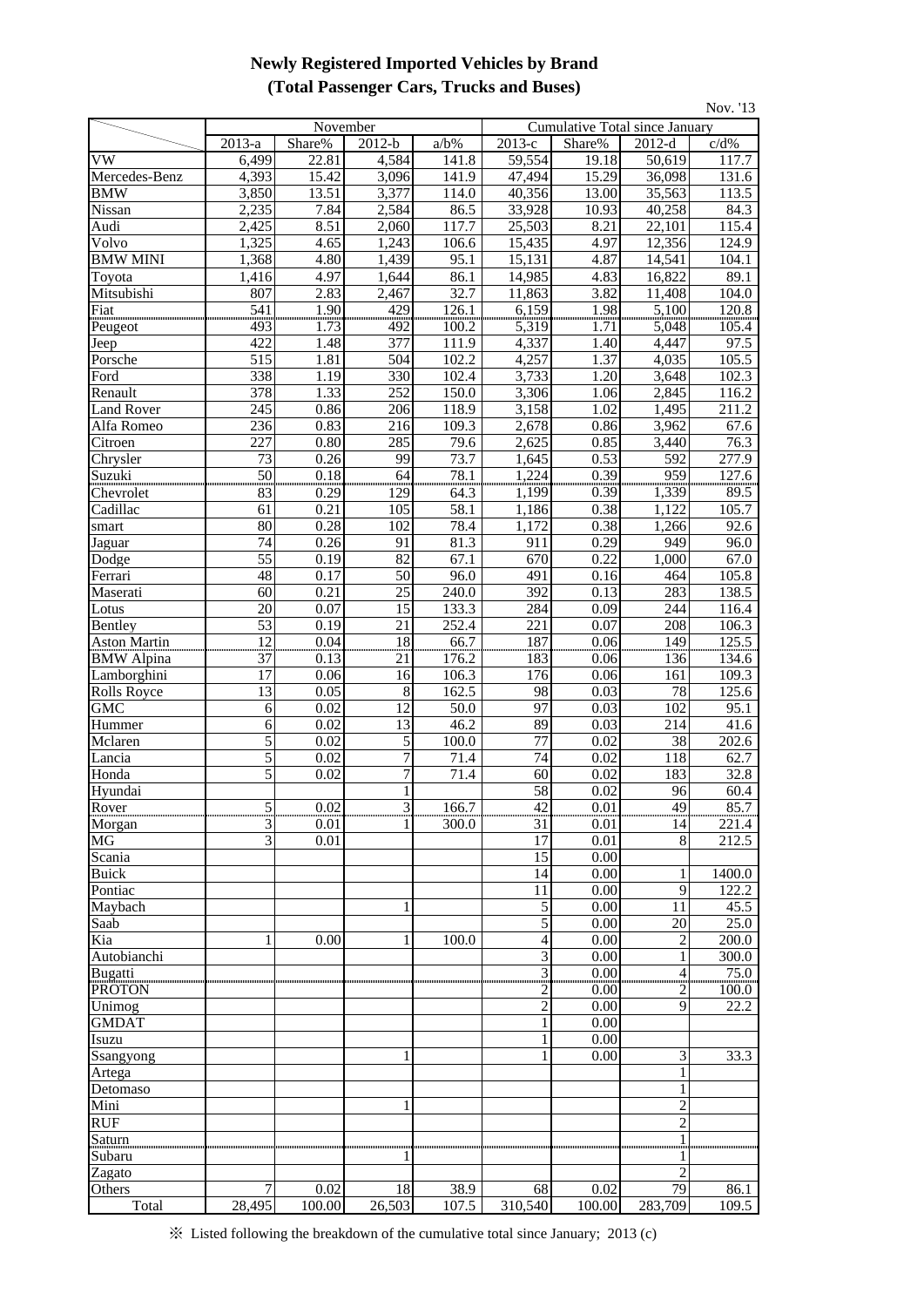## **Newly Registered Foreign Manufacturers Vehicles**

| Nov. '13<br><b>Foreign Manufacturers (Passenger Cars)</b> |                |                |                |                                   |         |                        |                                |         |  |  |  |
|-----------------------------------------------------------|----------------|----------------|----------------|-----------------------------------|---------|------------------------|--------------------------------|---------|--|--|--|
|                                                           |                | November 2013  |                | Same month of last year           |         |                        | Cumulative Total since January |         |  |  |  |
|                                                           | Standard       | Small          | Total-a        | Total-b                           | $a/b\%$ | $2013-c$               | $2012-d$                       | $c/d\%$ |  |  |  |
| <b>VW</b>                                                 | 4,297          | 2,202          | 6,499          | 4,584                             | 141.8   | 59,551                 | 50,617                         | 117.7   |  |  |  |
| Mercedes-Benz                                             | 4,393          |                | 4,393          | 3,095                             | 141.9   | 47,483                 | 36,089                         | 131.6   |  |  |  |
| <b>BMW</b>                                                | 3,846          | $\overline{4}$ | 3,850          | 3,377                             | 114.0   | 40,356                 | 35,563                         | 113.5   |  |  |  |
| Audi                                                      | 2,425          |                | 2,425          | 2,060                             | 117.7   | 25,503                 | 22,101                         | 115.4   |  |  |  |
| Volvo                                                     | 1,311          |                | 1,311          | 1,223                             | 107.2   | 15,220                 | 12,141                         | 125.4   |  |  |  |
| <b>BMW MINI</b>                                           | 613            | 755            | 1,368          | 1,439                             | 95.1    | 15,131                 | 14,541                         | 104.1   |  |  |  |
| Fiat                                                      | 14             | 527            | 541            | 429                               | 126.1   | 6,159                  | 5,100                          | 120.8   |  |  |  |
| Peugeot                                                   | 493            |                | 493            | 492                               | 100.2   | 5,319                  | 5,048                          | 105.4   |  |  |  |
| Jeep                                                      | 422            |                | 422            | 377                               | 111.9   | 4,336                  | 4,445                          | 97.5    |  |  |  |
| Porsche                                                   | 512            | $\mathfrak{Z}$ | 515            | 504                               | 102.2   | 4,257                  | 4,035                          | 105.5   |  |  |  |
| Ford                                                      | 327            |                | 327            | 305                               | 107.2   | 3,473                  | 3,273                          | 106.1   |  |  |  |
| Renault                                                   | 369            | $\,$ 8 $\,$    | 377            | 252                               | 149.6   | 3,305                  | 2,845                          | 116.2   |  |  |  |
| <b>Land Rover</b>                                         | 239            |                | 239            | 197                               | 121.3   | 3,089                  | 1,431                          | 215.9   |  |  |  |
| Alfa Romeo                                                | 235            | $\mathbf{1}$   | 236            | 216                               | 109.3   | 2,678                  | 3,962                          | 67.6    |  |  |  |
| Citroen                                                   | 226            | 1              | 227            | 285                               | 79.6    | 2,625                  | 3,439                          | 76.3    |  |  |  |
| Chrysler                                                  | 59             | 14             | 73             | 99                                | 73.7    | 1,638                  | 587                            | 279.0   |  |  |  |
| smart                                                     |                | 80             | 80             | 102                               | 78.4    | 1,172                  | 1,266                          | 92.6    |  |  |  |
| Jaguar                                                    | 74             |                | 74             | 91                                | 81.3    | 911                    | 949                            | 96.0    |  |  |  |
| Chevrolet                                                 | 65             |                | 65             | 100                               | 65.0    | 872                    | 1,037                          | 84.1    |  |  |  |
| Cadillac                                                  | 44             |                | 44             | 57                                | 77.2    | 793                    | 663                            | 119.6   |  |  |  |
| Dodge                                                     | 48             |                | 48             | 70                                | 68.6    | 575                    | 862                            | 66.7    |  |  |  |
| Ferrari                                                   | 48             |                | 48             | 50                                | 96.0    | 491                    | 464                            | 105.8   |  |  |  |
| Maserati                                                  | 60             |                | 60             | 25                                | 240.0   | 392                    | 283                            | 138.5   |  |  |  |
| Lotus                                                     | 19             | 1              | 20             | 15                                | 133.3   | 284                    | 244                            | 116.4   |  |  |  |
| Bentley                                                   | 53             |                | 53             | 21                                | 252.4   | 221                    | 208                            | 106.3   |  |  |  |
| <b>Aston Martin</b>                                       | 10             | $\mathbf{2}$   | 12             | 18                                | 66.7    | 187                    | 149                            | 125.5   |  |  |  |
| <b>BMW</b> Alpina                                         | 37             |                | 37             | 21                                | 176.2   | 183                    | 136                            | 134.6   |  |  |  |
| Lamborghini                                               | 17             |                | 17             | 16                                | 106.3   | 176                    | 161                            | 109.3   |  |  |  |
| Rolls Royce                                               | 13             |                | 13             | $\,8\,$                           | 162.5   | 98                     | 78                             | 125.6   |  |  |  |
| Mclaren                                                   | $\overline{5}$ |                | 5<br>uūn       | $\overline{5}$                    | 100.0   | $\overline{77}$<br>uum | $\overline{38}$                | 202.6   |  |  |  |
| Lancia                                                    | 3              | 2              | 5              | 7                                 | 71.4    | 74                     | 118                            | 62.7    |  |  |  |
| Rover                                                     |                | 5              | 5              | 3                                 | 166.7   | 42                     | 48                             | 87.5    |  |  |  |
| Hummer                                                    | $\overline{c}$ |                | $\overline{c}$ | 9                                 | 22.2    | 41                     | 102                            | 40.2    |  |  |  |
| <b>GMC</b>                                                | 3              |                | 3              | $\mathbf{1}$                      | 300.0   | 31                     | 31                             | 100.0   |  |  |  |
| Morgan                                                    |                | 3              | 3              | $\mathbf{1}$                      | 300.0   | 31                     | 14                             | 221.4   |  |  |  |
| <b>MG</b>                                                 |                | 3              | 3              |                                   |         | $17\,$                 | $\,8\,$                        | 212.5   |  |  |  |
| <b>Buick</b>                                              |                |                |                |                                   |         | 14                     | $\mathbf{1}$                   | 1,400.0 |  |  |  |
| Hyundai                                                   |                |                |                |                                   |         | 12                     | 40                             | 30.0    |  |  |  |
| Pontiac                                                   |                |                |                |                                   |         | 11                     | 9                              | 122.2   |  |  |  |
| Maybach                                                   |                |                |                | 1                                 |         | $\frac{5}{2}$          | $\frac{11}{2}$                 | 45.5    |  |  |  |
| Saab                                                      |                |                |                |                                   |         | 5                      | 20                             | 25.0    |  |  |  |
| Kia                                                       | 1              |                | 1              | $\mathbf 1$                       | 100.0   | $\overline{4}$         | 2                              | 200.0   |  |  |  |
| Autobianchi                                               |                |                |                |                                   |         | 3                      | 1                              | 300.0   |  |  |  |
| <b>Bugatti</b>                                            |                |                |                |                                   |         | 3                      | 4                              | 75.0    |  |  |  |
| <b>PROTON</b>                                             |                |                |                |                                   |         | $\overline{c}$         | $\overline{2}$                 | 100.0   |  |  |  |
| <b>GMDAT</b>                                              |                |                |                |                                   |         | $\mathbf{1}$           |                                |         |  |  |  |
| Ssangyong                                                 |                |                |                | 1                                 |         | 1                      | 3                              | 33.3    |  |  |  |
| Artega                                                    |                |                |                |                                   |         |                        | $\mathbf{1}$                   |         |  |  |  |
| Detomaso                                                  |                |                |                |                                   |         |                        | 1                              |         |  |  |  |
| Mini                                                      |                |                |                | 1<br>,,,,,,,,,,,,,,,,,,,,,,,,,,,, |         |                        | $\mathbf{1}$<br>               |         |  |  |  |
| <b>RUF</b>                                                |                |                |                |                                   |         |                        | $\overline{c}$                 |         |  |  |  |
| Saturn                                                    |                |                |                |                                   |         |                        | 1                              |         |  |  |  |
| Zagato                                                    |                |                |                |                                   |         |                        | $\overline{2}$                 |         |  |  |  |
| Others                                                    | $\overline{2}$ | 5              | 7              | 14                                | 50.0    | 63                     | 71                             | 88.7    |  |  |  |
| Total                                                     | 20,285         | 3,616          | 23,901         | 19,572                            | 122.1   | 246,915                | 212,248                        | 116.3   |  |  |  |

※ Listed following the breakdown of the cumulative total since January; 2013 (c)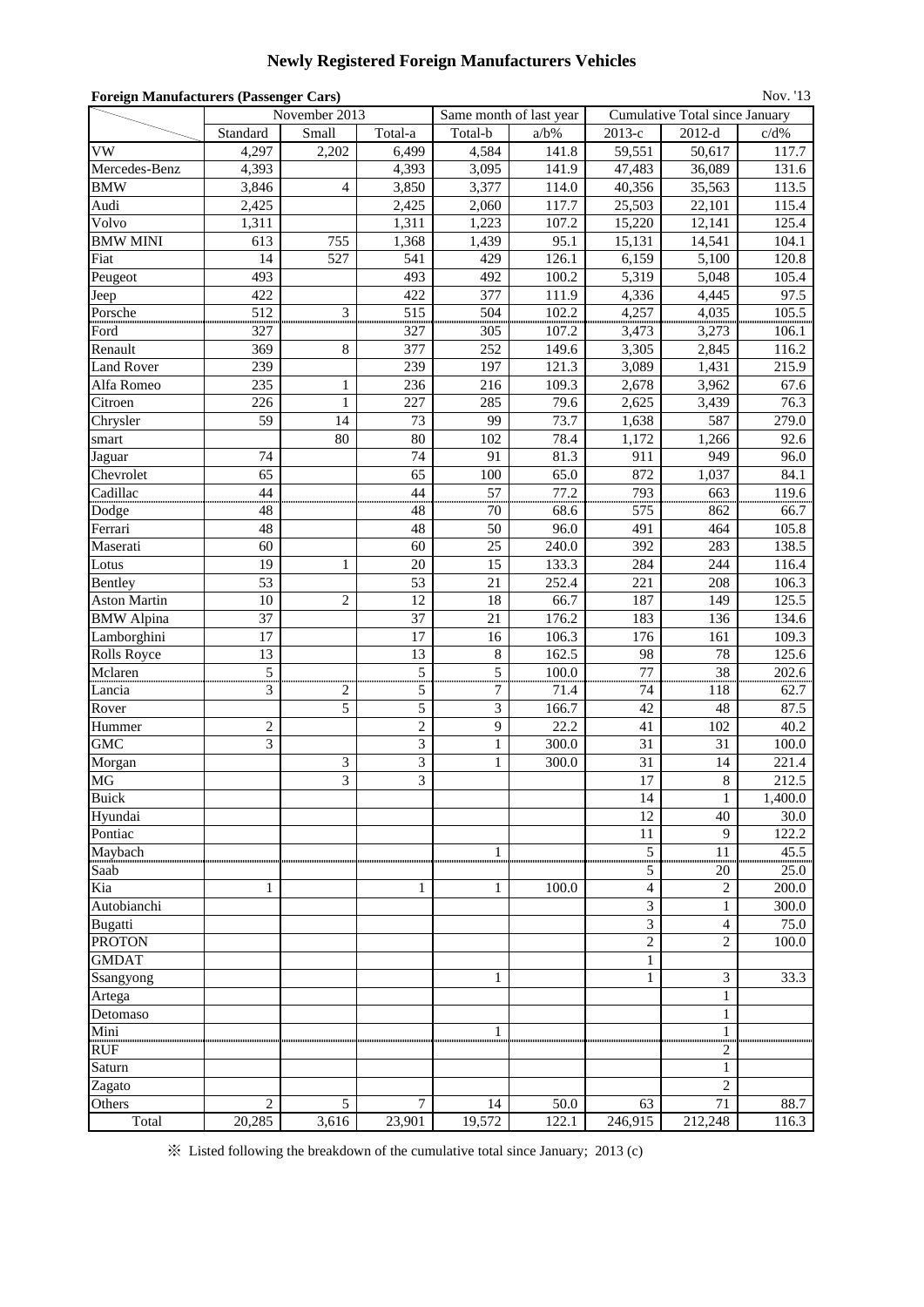### **Foreign Manufacturers (Trucks)**

| <u>0101811 MARIALACHE (1100110</u> | November 2013 |       |         | Same month of last year |         | Cumulative Total since January |                |         |  |
|------------------------------------|---------------|-------|---------|-------------------------|---------|--------------------------------|----------------|---------|--|
|                                    | Standard      | Small | Total-a | Total-b                 | $a/b\%$ | $2013-c$                       | $2012-d$       | $c/d\%$ |  |
| Cadillac                           | 17            |       | 17      | 48                      | 35.4    | 393                            | 459            | 85.6    |  |
| Chevrolet                          | 18            |       | 18      | 29                      | 62.1    | 327                            | 302            | 108.3   |  |
| Ford                               | 11            |       | 11      | 25                      | 44.0    | 260                            | 374            | 69.5    |  |
| Volvo                              | 14            |       | 14      | $20\,$                  | 70.0    | 215                            | 215            | 100.0   |  |
| Dodge                              | 7             |       |         | 12                      | 58.3    | 95                             | 138            | 68.8    |  |
| <b>Land Rover</b>                  | 6             |       | 6       | 9                       | 66.7    | 69                             | 64             | 107.8   |  |
| ${\rm GMC}$                        | 3             |       | 3       | 11                      | 27.3    | 66                             | 71             | 93.0    |  |
| Hummer                             | 4             |       | 4       | 4                       | 100.0   | 48                             | 112            | 42.9    |  |
| Scania                             |               |       |         |                         |         | 15                             |                |         |  |
| Mercedes-Benz                      |               |       |         |                         |         | 9                              | 5              | 180.0   |  |
| Chrysler                           |               |       |         |                         |         | $\overline{7}$                 | 5              | 140.0   |  |
| ${\rm VW}$                         |               |       |         |                         |         | 3                              | $\overline{c}$ | 150.0   |  |
| Unimog                             |               |       |         |                         |         | $\mathbf{2}$                   | 9              | 22.2    |  |
| Jeep                               |               |       |         |                         |         |                                | 2              | 50.0    |  |
| Renault                            |               |       |         |                         |         |                                |                |         |  |
| Citroen                            |               |       |         |                         |         |                                |                |         |  |
| Mini                               |               |       |         |                         |         |                                |                |         |  |
| Rover                              |               |       |         |                         |         |                                |                |         |  |
| Others                             |               |       |         | $\overline{c}$          |         | $\overline{c}$                 | $\mathbf{5}$   | 40.0    |  |
| Total                              | 81            |       | 81      | 161                     | 50.3    | 1,513                          | 1,766          | 85.7    |  |

### **Foreign Manufacturers (Buses)**

|               |          | November |         | Cumulative Total since January |          |         |  |  |
|---------------|----------|----------|---------|--------------------------------|----------|---------|--|--|
|               | $2013-a$ | $2012-b$ | $a/b\%$ | $2013-c$                       | $2012-d$ | $c/d\%$ |  |  |
| Hyundai       |          |          |         |                                |          | 82.     |  |  |
| Mercedes-Benz |          |          |         |                                |          | 50.0    |  |  |
| Ford          |          |          |         |                                |          |         |  |  |
| Others        |          |          |         |                                |          | 100.0   |  |  |
| Total         |          |          |         |                                |          | 79.7    |  |  |

## **Newly Registered Japanease manufacturers overseas-made vehicles**

#### **Japanese Manufacturers overseas-made vehicles (Passenger Cars)**

|            |          | November 2013 |         |         | Same month of last year | Cumulative Total since January |          |         |  |
|------------|----------|---------------|---------|---------|-------------------------|--------------------------------|----------|---------|--|
|            | Standard | Small         | Total-a | Total-b | $a/b\%$                 | $2013-c$                       | $2012-d$ | $c/d\%$ |  |
| Nissan     |          | 2,233         | 2,235   | 2,583   | 86.5                    | 33,926                         | 40,247   | 84.3    |  |
| Mitsubishi |          | 807           | 807     | 2.467   | 32.7                    | 11,862                         | 11.405   | 104.0   |  |
| Toyota     | 184      |               | 185     | 326     | 56.7                    | 2,838                          | 4,383    | 64.8    |  |
| Suzuki     |          | 50            | 50      | 64      | 78.1                    | 1,224                          | 959      | 127.6   |  |
| Honda      |          |               |         |         | 83.3                    | 56                             | 181      | 30.9    |  |
| Isuzu      |          |               |         |         |                         |                                |          |         |  |
| Subaru     |          |               |         |         |                         |                                |          |         |  |
| Total      | 191      | 3,091         | 3,282   | 5,447   | 60.3                    | 49.907                         | 57,176   | 87.3    |  |

#### **Japanese Manufacturers overseas-made vehicles (Trucks)**

|               |          | November 2013 |         |         | Same month of last year | Cumulative Total since January |          |         |  |
|---------------|----------|---------------|---------|---------|-------------------------|--------------------------------|----------|---------|--|
|               | Standard | Small         | Total-a | Total-b | $a/b\%$                 | $2013-c$                       | $2012-d$ | $c/d\%$ |  |
| Toyota        |          | 1,218         | 1.231   | 1.318   | 93.4                    | 12.147                         | 12.439   | 97.7    |  |
| Honda         |          |               |         |         |                         |                                |          | 200.0   |  |
| <b>Nissan</b> |          |               |         |         |                         |                                |          | 18.2    |  |
| Mitsubishi    |          |               |         |         |                         |                                |          | 33.3    |  |
| Total         |          | 1,218         | .231    | 1.320   | 93.3                    | 12,154                         | 12.455   | 97.6    |  |

## **Grand Total Imported Vehicles**

|                    |          | November 2013 |         |         | Same month of last year | Cumulative Total since January |          |         |  |
|--------------------|----------|---------------|---------|---------|-------------------------|--------------------------------|----------|---------|--|
|                    | Standard | Small         | Total-a | Total-b | $a/b\%$                 | $2013-c$                       | $2012-d$ | $c/d\%$ |  |
| Passenger Cars     | 20.476   | 6.707         | 27.183  | 25,019  | 108.6                   | 296,822                        | 269,424  | 110.2   |  |
| Trucks             | 94       | .218          | 1.312   | l.481   | 88.6                    | 13.667                         | 14.221   | 96.1    |  |
| <b>Buses</b>       |          |               |         |         |                         | 51                             | 64 I     | 79.7    |  |
| <b>Grand Total</b> | 20.570   | 7.925         | 28.495  | 26.503  | 107.5                   | 310.540                        | 283,709  | 109.5   |  |

※ Listed following the breakdown of the cumulative total since January; 2013 (c)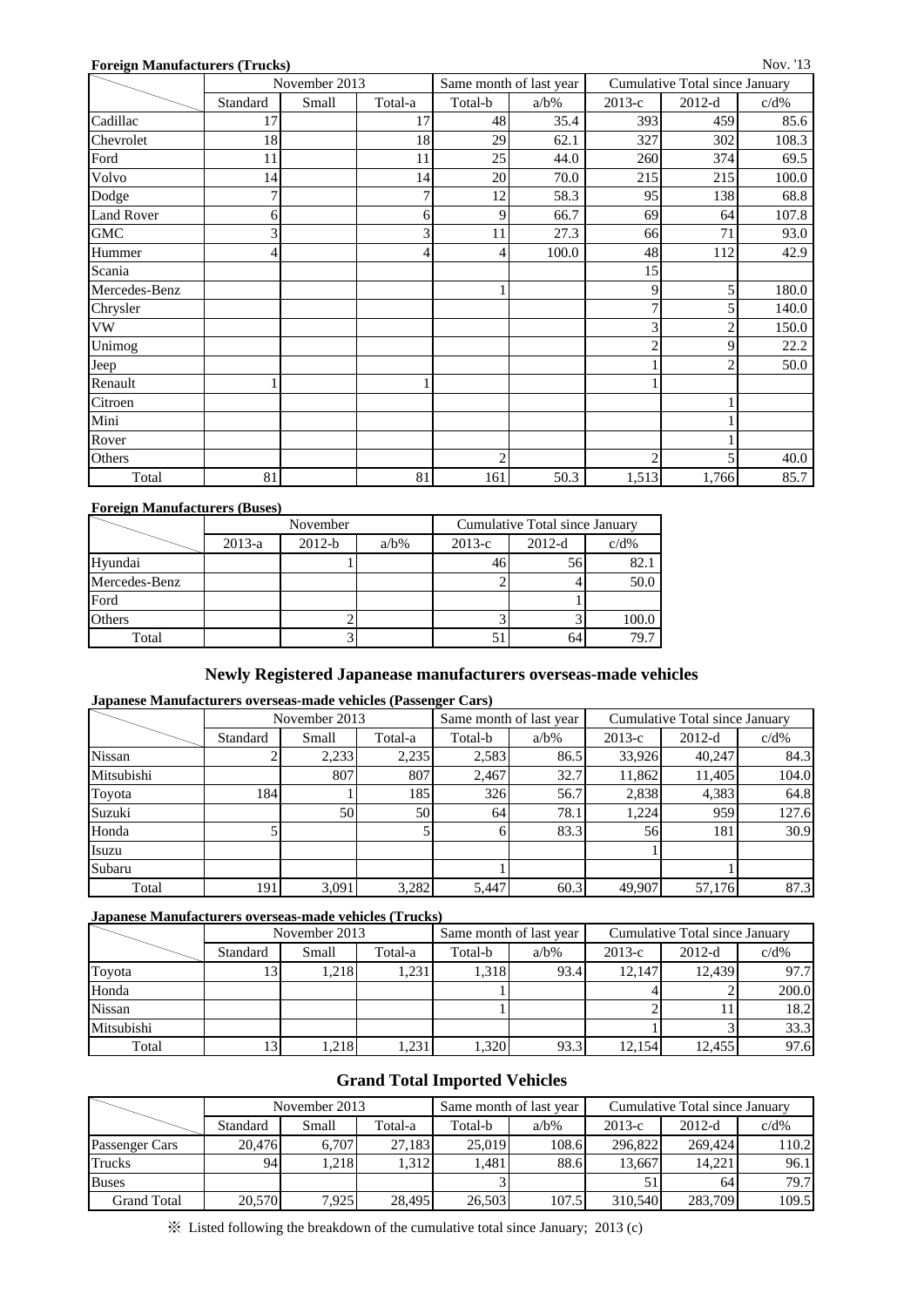|                           |                      |          |         |                |                                       |       |        |               |       |                                          |                                | Nov. '13 |
|---------------------------|----------------------|----------|---------|----------------|---------------------------------------|-------|--------|---------------|-------|------------------------------------------|--------------------------------|----------|
|                           |                      |          |         | Passenger Cars |                                       |       |        |               |       | <b>Total Passenger Cars/Trucks/Buses</b> |                                |          |
|                           |                      | November |         |                | <b>Cumulative Total since January</b> |       |        | November      |       |                                          | Cumulative Total since January |          |
|                           | $\overline{2013}$ -a | $2012-b$ | $a/b\%$ | 2013-е         | $2012-d$                              | c/d%  | 2013-е | $2012-f$      | e/f%  | $\overline{2013} - g$                    | 2012-h                         | g/h%     |
| Hokkaido                  | 760                  | 699      | 108.7   | 8,869          | 8,086                                 | 109.7 | 830    | 773           | 107.4 | 9,618                                    | 8,731                          | 110.2    |
| Aomori                    | 79                   | 90       | 87.8    | 1,147          | 1,143                                 | 100.3 | 97     | 115           | 84.3  | 1,353                                    | 1,328                          | 101.9    |
| Iwate                     | 117                  | 162      | 72.2    | 1,433          | 1,423                                 | 100.7 | 125    | 181           | 69.1  | 1,605                                    | 1,633                          | 98.3     |
| Miyagi                    | 422                  | 456      | 92.5    | 4,769          | 4,472                                 | 106.6 | 464    | 504           | 92.1  | 5,131                                    | 4,885                          | 105.0    |
| Akita                     | 121                  | 124      | 97.6    | 1,420          | 1,343                                 | 105.7 | 125    | 137           | 91.2  | 1,537                                    | 1,460                          | 105.3    |
| Yamagata                  | 163                  | 154      | 105.8   | 1,898          | 1,813                                 | 104.7 | 185    | 172           | 107.6 | 2,091                                    | 1,998                          | 104.7    |
| Fukushima                 | 273                  | 282      | 96.8    | 3,313          | 3,039                                 | 109.0 | 303    | 308           | 98.4  | 3,610                                    | 3,286                          | 109.9    |
| Ibaraki                   | 599                  | 504      | 118.8   | 6,365          | 5,672                                 | 112.2 | 623    | 535           | 116.4 | 6,640                                    | 6,012                          | 110.4    |
| Tochigi                   | 443                  | 443      | 100.0   | 4,543          | 4,469                                 | 101.7 | 459    | 463           | 99.1  | 4,718                                    | 4,694                          | 100.5    |
| Gunma                     | 487                  | 411      | 118.5   | 5,265          | 4,783                                 | 110.1 | 511    | 435           | 117.5 | 5,523                                    | 5,054                          | 109.3    |
| Saitama                   | 1,428                | 1,220    | 117.0   | 15,141         | 13,966                                | 108.4 | 1,481  | 1,281         | 115.6 | 15,799                                   | 14,683                         | 107.6    |
| Chiba                     | 1,209                | 1,129    | 107.1   | 12,879         | 12,307                                | 104.6 | 1,233  | 1,192         | 103.4 | 13,379                                   | 12,835                         | 104.2    |
| Tokyo                     | 4,427                | 3,805    | 116.3   | 45,670         | 40,362                                | 113.2 | 4,549  | 3,920         | 116.0 | 46,995                                   | 41,637                         | 112.9    |
| Kanagawa                  | 2,599                | 2,297    | 113.1   | 27,705         | 25,337                                | 109.3 | 2,678  | 2,383         | 112.4 | 28,392                                   | 26,068                         | 108.9    |
| Yamanashi                 | 182                  | 185      | 98.4    | 2,045          | 1,906                                 | 107.3 | 193    | 191           | 101.0 | 2,155                                    | 2,000                          | 107.8    |
| Niigata                   | 330                  | 324      | 101.9   | 4,037          | 3,682                                 | 109.6 | 359    | 361           | 99.4  | 4,385                                    | 3,993                          | 109.8    |
| Toyama                    | 178                  | 184      | 96.7    | 2,200          | 2,035                                 | 108.1 | 196    | 209           | 93.8  | 2,377                                    | 2,208                          | 107.7    |
| Ishikawa                  | 212                  | 174      | 121.8   | 2,392          | 2,067                                 | 115.7 | 227    | 196           | 115.8 | 2,566                                    | 2,273                          | 112.9    |
| Nagano                    | 381                  | 347      | 109.8   | 4,434          | 4,102                                 | 108.1 | 410    | 377           | 108.8 | 4,715                                    | 4,402                          | 107.1    |
| Fukui                     | 172                  | 134      | 128.4   | 2,006          | 1,804                                 | 111.2 | 180    | 138           | 130.4 | 2,121                                    | 1,918                          | 110.6    |
| Gifu                      | 458                  | 493      | 92.9    | 5,126          | 4,744                                 | 108.1 | 499    | 535           | 93.3  | 5,450                                    | 5,090                          | 107.1    |
| Shizuoka                  | 922                  | 910      | 101.3   | 10,613         | 9,710                                 | 109.3 | 979    | 961           | 101.9 | 11,150                                   | 10,320                         | 108.0    |
| Aichi                     | 2,269                | 2,168    | 104.7   | 25,720         | 22,892                                | 112.4 | 2,434  | 2,375         | 102.5 | 27,495                                   | 24,757                         | 111.1    |
| Mie                       | 446                  | 445      | 100.2   | 4,921          | 4,526                                 | 108.7 | 472    | 473           | 99.8  | 5,102                                    | 4,745                          | 107.5    |
| Shiga                     | 268                  | 232      | 115.5   | 2,940          | 2,589                                 | 113.6 | 280    | 253           | 110.7 | 3,087                                    | 2,754                          | 112.1    |
| Kyoto                     | 623                  | 488      | 127.7   | 6,033          | 5,385                                 | 112.0 | 636    | 512           | 124.2 | 6,235                                    | 5,621                          | 110.9    |
| Osaka                     | 1,837                | 1,629    | 112.8   | 19,172         | 17,310                                | 110.8 | 1,910  | 1,704         | 112.1 | 19,935                                   | 18,116                         | 110.0    |
| Nara                      | 296                  | 238      | 124.4   | 3,046          | 2,757                                 | 110.5 | 302    | 244           | 123.8 | 3,120                                    | 2,852                          | 109.4    |
| Wakayama                  | 173                  | 182      | 95.1    | 1,851          | 1,714                                 | 108.0 | 175    | 193           | 90.7  | 1,917                                    | 1,784                          | 107.5    |
| Hyogo                     | 1,380                | 1,194    | 115.6   | 14,677         | 12,738                                | 115.2 | 1,418  | 1,240         | 114.4 | 15,066                                   | 13,116                         | 114.9    |
| Tottori                   | 64                   | 74       | 86.5    | 870            | 795                                   | 109.4 | 71     | 78            | 91.0  | 913                                      | 844                            | 108.2    |
| Shimane                   | 91                   | 91       | 100.0   | 960            | 886                                   | 108.4 | 94     | 101           | 93.1  | 1,005                                    | 953                            | 105.5    |
| Okayama                   | 403                  | 361      | 111.6   | 4,245          | 4,033                                 | 105.3 | 417    | 367           | 113.6 | 4,393                                    | 4,144                          | 106.0    |
| Hiroshima                 | 515                  | 563      | 91.5    | 5,803          | 5,095                                 | 113.9 | 540    | 586           | 92.2  | 6,030                                    | 5,342                          | 112.9    |
| Yamaguchi                 | 280                  | 275      | 101.8   | 2,959          | 2,792                                 | 106.0 | 297    | 287           | 103.5 | 3,096                                    | 2,909                          | 106.4    |
| Tokushima                 | 158                  | 133      | 118.8   | 1,514          | 1,318                                 | 114.9 | 171    | 150           | 114.0 | 1,623                                    | 1,415                          | 114.7    |
| Kagawa                    | 180                  | 141      | 127.7   | 2,189          | 1,914                                 | 114.4 | 194    | 151           | 128.5 | 2,276                                    | 2,029                          | 112.2    |
| Ehime                     | 192                  | 178      | 107.9   | 2,183          | 2,053                                 | 106.3 | 201    | 191           | 105.2 | 2,277                                    | 2,158                          | 105.5    |
| Kochi                     | 97                   | 76       | 127.6   | 1,072          | 976                                   | 109.8 | 104    | 82            | 126.8 | 1,128                                    | 1,045                          | 107.9    |
| Fukuoka                   | 924                  | 916      | 100.9   | 10,997         | 9,928                                 | 110.8 | 971    | 978           | 99.3  | 11,434                                   | 10,452                         | 109.4    |
| Saga                      | 83                   | 114      | 72.8    | 1,061          | 1,063                                 | 99.8  | 87     | 120           | 72.5  | 1,127                                    | 1,131                          | 99.6     |
| Nagasaki                  | 144                  | 182      | 79.1    | 1,702          | 1,579                                 | 107.8 | 155    | 191           | 81.2  | 1,786                                    | 1,676                          | 106.6    |
| Kumamoto                  | 248                  | 218      | 113.8   | 2,832          | 2,424                                 | 116.8 | 273    | 233           | 117.2 | 2,994                                    | 2,592                          | 115.5    |
| Oita                      | 168                  | 192      | 87.5    | 2,073          | 1,925                                 | 107.7 | 173    | 199           | 86.9  | 2,143                                    | 2,005                          | 106.9    |
| Miyazaki                  | 109                  | 145      | 75.2    | 1,445          | 1,322                                 | 109.3 | 115    | 154           | 74.7  | 1,532                                    | 1,414                          | 108.3    |
| Kagoshima                 | 198                  | 194      | 102.1   | 2,111          | 1,988                                 | 106.2 | 216    | 204           | 105.9 | 2,250                                    | 2,111                          | 106.6    |
| Okinawa                   | 75                   | 63       | 119.0   | 1,176          | 1,157                                 | 101.6 | 83     | 70            | 118.6 | 1,266                                    | 1,236                          | 102.4    |
| Grand Total 27,183 25,019 |                      |          | 108.6   | 296,822        | 269,424                               | 110.2 |        | 28,495 26,503 | 107.5 | 310,540                                  | 283,709                        | 109.5    |

**Newly Registered Vehicles by Prefecture (Total)**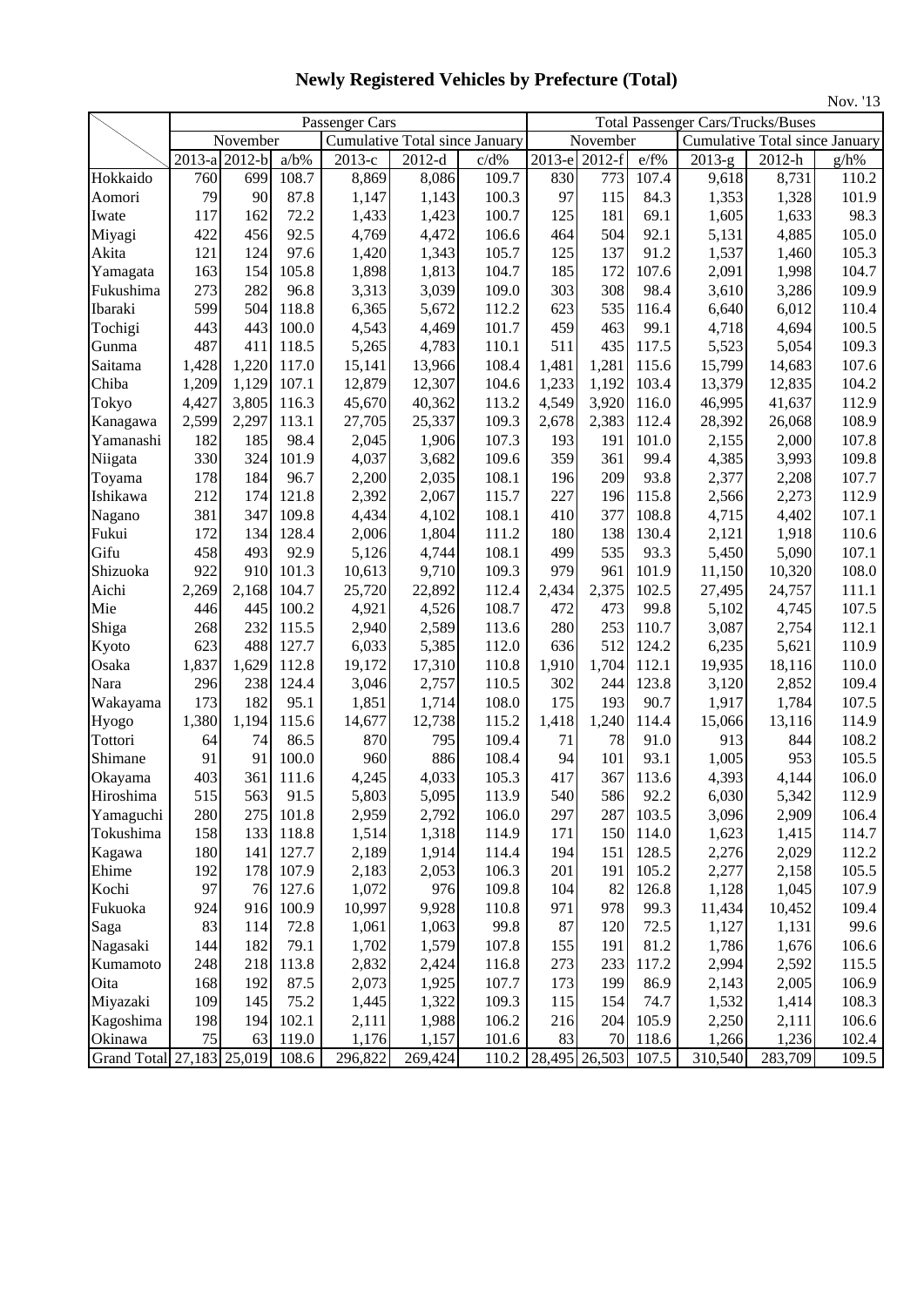| Nov. '13                  |               |          |         |                                |                      |       |               |          |       |          |                                          |         |  |  |
|---------------------------|---------------|----------|---------|--------------------------------|----------------------|-------|---------------|----------|-------|----------|------------------------------------------|---------|--|--|
|                           |               |          |         | Passenger Cars                 |                      |       |               |          |       |          | <b>Total Passenger Cars/Trucks/Buses</b> |         |  |  |
|                           |               | November |         | Cumulative Total since January |                      |       |               | November |       |          | <b>Cumulative Total since January</b>    |         |  |  |
|                           | 2013-a 2012-b |          | $a/b\%$ | 2013-е                         | $2012-d$             | c/d%  | 2013-e 2012-f |          | e/f%  | $2013-g$ | 2012-h                                   | $g/h\%$ |  |  |
| Hokkaido                  | 666           | 482      | 138.2   | 6,589                          | 5,416                | 121.7 | 669           | 485      | 137.9 | 6,659    | 5,490                                    | 121.3   |  |  |
| Aomori                    | 60            | 47       | 127.7   | 794                            | 691                  | 114.9 | 60            | 47       | 127.7 | 798      | 699                                      | 114.2   |  |  |
| Iwate                     | 86            | 83       | 103.6   | 946                            | 818                  | 115.6 | 86            | 84       | 102.4 | 957      | 832                                      | 115.0   |  |  |
| Miyagi                    | 348           | 271      | 128.4   | 3,614                          | 3,109                | 116.2 | 349           | 275      | 126.9 | 3,637    | 3,162                                    | 115.0   |  |  |
| Akita                     | 79            | 55       | 143.6   | 828                            | 684                  | 121.1 | 80            | 55       | 145.5 | 837      | 697                                      | 120.1   |  |  |
| Yamagata                  | 125           | 91       | 137.4   | 1,293                          | 1,039                | 124.4 | 125           | 92       | 135.9 | 1,324    | 1,059                                    | 125.0   |  |  |
| Fukushima                 | 228           | 175      | 130.3   | 2,342                          | 2,033                | 115.2 | 228           | 177      | 128.8 | 2,361    | 2,052                                    | 115.1   |  |  |
| Ibaraki                   | 505           | 363      | 139.1   | 4,841                          | 4,145                | 116.8 | 507           | 370      | 137.0 | 4,908    | 4,228                                    | 116.1   |  |  |
| Tochigi                   | 363           | 323      | 112.4   | 3,522                          | 3,215                | 109.5 | 364           | 326      | 111.7 | 3,552    | 3,250                                    | 109.3   |  |  |
| Gunma                     | 431           | 299      | 144.1   | 4,199                          | 3,517                | 119.4 | 435           | 304      | 143.1 | 4,242    | 3,561                                    | 119.1   |  |  |
| Saitama                   | 1,234         | 940      | 131.3   | 12,384                         | 10,414               | 118.9 | 1,239         | 950      | 130.4 | 12,506   | 10,570                                   | 118.3   |  |  |
| Chiba                     | 1,066         | 909      | 117.3   | 10,870                         | 9,839                | 110.5 | 1,067         | 921      | 115.9 | 10,950   | 9,929                                    | 110.3   |  |  |
| Tokyo                     | 4,222         | 3,506    | 120.4   | 42,524                         | 37,382               | 113.8 | 4,228         | 3,516    | 120.3 | 42,618   | 37,504                                   | 113.6   |  |  |
| Kanagawa                  | 2,292         | 1,952    | 117.4   | 24,407                         | 21,622               | 112.9 | 2,298         | 1,964    | 117.0 | 24,489   | 21,746                                   | 112.6   |  |  |
| Yamanashi                 | 163           | 147      | 110.9   | 1,726                          | 1,510                | 114.3 | 163           | 147      | 110.9 | 1,733    | 1,522                                    | 113.9   |  |  |
| Niigata                   | 287           | 210      | 136.7   | 2,982                          | 2,441                | 122.2 | 287           | 212      | 135.4 | 2,998    | 2,465                                    | 121.6   |  |  |
| Toyama                    | 157           | 130      | 120.8   | 1,725                          | 1,382                | 124.8 | 157           | 131      | 119.8 | 1,736    | 1,406                                    | 123.5   |  |  |
| Ishikawa                  | 178           | 131      | 135.9   | 1,884                          | 1,532                | 123.0 | 178           | 131      | 135.9 | 1,892    | 1,541                                    | 122.8   |  |  |
| Nagano                    | 331           | 258      | 128.3   | 3,574                          | 2,984                | 119.8 | 331           | 259      | 127.8 | 3,588    | 3,010                                    | 119.2   |  |  |
| Fukui                     | 155           | 116      | 133.6   | 1,626                          | 1,360                | 119.6 | 155           | 116      | 133.6 | 1,636    | 1,374                                    | 119.1   |  |  |
| Gifu                      | 381           | 359      | 106.1   | 4,208                          | 3,643                | 115.5 | 384           | 363      | 105.8 | 4,252    | 3,696                                    | 115.0   |  |  |
| Shizuoka                  | 826           | 723      | 114.2   | 8,623                          | 7,215                | 119.5 | 827           | 728      | 113.6 | 8,669    | 7,282                                    | 119.0   |  |  |
| Aichi                     | 2,007         | 1,775    | 113.1   | 22,032                         | 18,915               | 116.5 | 2,025         | 1,811    | 111.8 | 22,314   | 19,203                                   | 116.2   |  |  |
| Mie                       | 370           | 288      | 128.5   | 3,767                          | 3,173                | 118.7 | 371           | 291      | 127.5 | 3,786    | 3,203                                    | 118.2   |  |  |
| Shiga                     | 219           | 175      | 125.1   | 2,446                          | 2,030                | 120.5 | 220           | 182      | 120.9 | 2,471    | 2,064                                    | 119.7   |  |  |
| Kyoto                     | 513           | 386      | 132.9   | 5,064                          | 4,397                | 115.2 | 513           | 387      | 132.6 | 5,081    | 4,423                                    | 114.9   |  |  |
| Osaka                     | 1,676         | 1,427    | 117.4   | 17,016                         | 15,018               | 113.3 | 1,678         | 1,432    | 117.2 | 17,092   | 15,083                                   | 113.3   |  |  |
| Nara                      | 273           | 202      | 135.1   | 2,686                          | 2,339                | 114.8 | 274           | 202      | 135.6 | 2,698    | 2,350                                    | 114.8   |  |  |
| Wakayama                  | 163           | 131      | 124.4   | 1,564                          | 1,316                | 118.8 | 163           | 131      | 124.4 | 1,567    | 1,321                                    | 118.6   |  |  |
| Hyogo                     | 1,231         | 979      | 125.7   | 12,763                         | 10,650               | 119.8 | 1,235         | 982      | 125.8 | 12,832   | 10,707                                   | 119.8   |  |  |
| Tottori                   | 57            | 46       | 123.9   | 578                            | 472                  | 122.5 | 58            | 46       | 126.1 | 580      | 477                                      | 121.6   |  |  |
| Shimane                   | 75            | 46       | 163.0   | 598                            | 430                  | 139.1 | 75            | 46       | 163.0 | 601      | 433                                      | 138.8   |  |  |
| Okayama                   | 322           | 272      | 118.4   | 3,246                          | 2,748                | 118.1 | 325           | 272      | 119.5 | 3,261    | 2,755                                    | 118.4   |  |  |
| Hiroshima                 | 464           | 389      | 119.3   | 4,771                          | 3,999                | 119.3 | 467           | 391      | 119.4 | 4,797    | 4,020                                    | 119.3   |  |  |
| Yamaguchi                 | 222           | 161      | 137.9   | 2,217                          | 1,849                | 119.9 | 223           | 161      | 138.5 | 2,228    | 1,862                                    | 119.7   |  |  |
| Tokushima                 | 124           | 97       | 127.8   | 1,223                          | 1,004                | 121.8 | 130           | 103      | 126.2 | 1,262    | 1,043                                    | 121.0   |  |  |
| Kagawa                    | 160           | 105      | 152.4   | 1,820                          | 1,535                | 118.6 | 160           | 107      | 149.5 | 1,825    | 1,547                                    | 118.0   |  |  |
| Ehime                     | 161           | 137      | 117.5   | 1,780                          | 1,529                | 116.4 | 161           | 138      | 116.7 | 1,782    | 1,532                                    | 116.3   |  |  |
| Kochi                     | 76            | 48       | 158.3   | 719                            | 560                  | 128.4 | 76            | 48       | 158.3 | 722      | 562                                      | 128.5   |  |  |
| Fukuoka                   | 794           | 652      | 121.8   | 8,513                          | 7,189                | 118.4 | 796           | 659      | 120.8 | 8,543    | 7,249                                    | 117.9   |  |  |
| Saga                      | 67            | 66       | 101.5   | 719                            | 634                  | 113.4 | 67            | 68       | 98.5  | 728      | 646                                      | 112.7   |  |  |
| Nagasaki                  | 117           | 100      | 117.0   | 1,239                          | 1,059                | 117.0 | 118           | 100      | 118.0 | 1,246    | 1,065                                    | 117.0   |  |  |
| Kumamoto                  | 207           | 151      | 137.1   | 2,140                          | 1,648                | 129.9 | 209           | 155      | 134.8 | 2,162    | 1,671                                    | 129.4   |  |  |
| Oita                      | 141           | 122      | 115.6   | 1,498                          | 1,207                | 124.1 | 141           | 122      | 115.6 | 1,503    | 1,214                                    | 123.8   |  |  |
| Miyazaki                  | 81            | 94       | 86.2    | 1,014                          | 855                  | 118.6 | 81            | 94       | 86.2  | 1,025    | 861                                      | 119.0   |  |  |
| Kagoshima                 | 154           | 109      | 141.3   | 1,535                          | 1,296                | 118.4 | 155           | 110      | 140.9 | 1,549    | 1,301                                    | 119.1   |  |  |
| Okinawa                   | 44            | 44       | 100.0   | 466                            | 405                  | 115.1 | 44            | 45       | 97.8  | 482      | 411                                      | 117.3   |  |  |
| Grand Total 23,901 19,572 |               |          | 122.1   | 246,915                        | $\overline{212,248}$ | 116.3 | 23,982 19,736 |          | 121.5 | 248,479  | 214,078                                  | 116.1   |  |  |

**Newly Registered Vehicles by Prefecture(Foreign Manufacturers)**